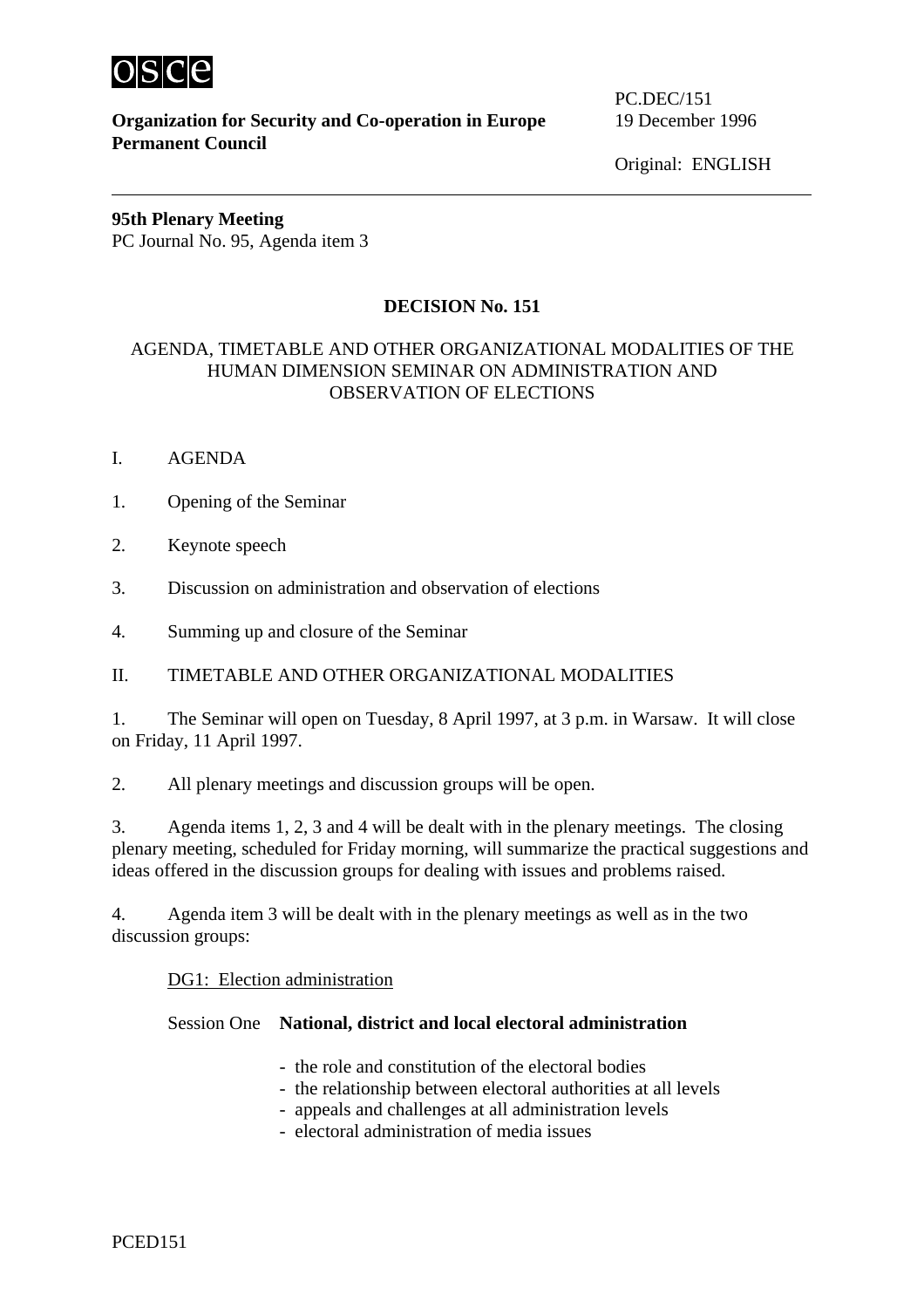## Session Two **Identifying and registering the electorate**

- the process of identifying eligible voters
- the accuracy and completeness of the voter register
- public access to the voter register

## Session Three **Transparency of the electoral process**

- transparency of the electoral and decision-making processes
- transparency of the vote tabulation and verification processes
- campaign funding

## Session Four **What election administrators need to know about international and domestic observation**

### DG2: Election observation

## Session One **Pre-election observation**

- the electoral system and administration
- voter and civic education
- voter identification and registration
- the registration of candidates and political parties
- electoral campaigns
- media coverage
- the review process
- co-operation with international organizations

### Session Two **Election day observation**

- code of conduct for observers
- the voting process
- the counting process
- quantitative and qualitative reporting

## Session Three **Post-election observation**

- verification and announcement of results
- complaints procedure
- the press statement and relations with the media
- the final report

### Session Four **What observers need to know about election administration**

5. The plenary and discussion group meetings will take place according to the attached work programme.

6. An ODIHR representative will chair the plenary meetings.